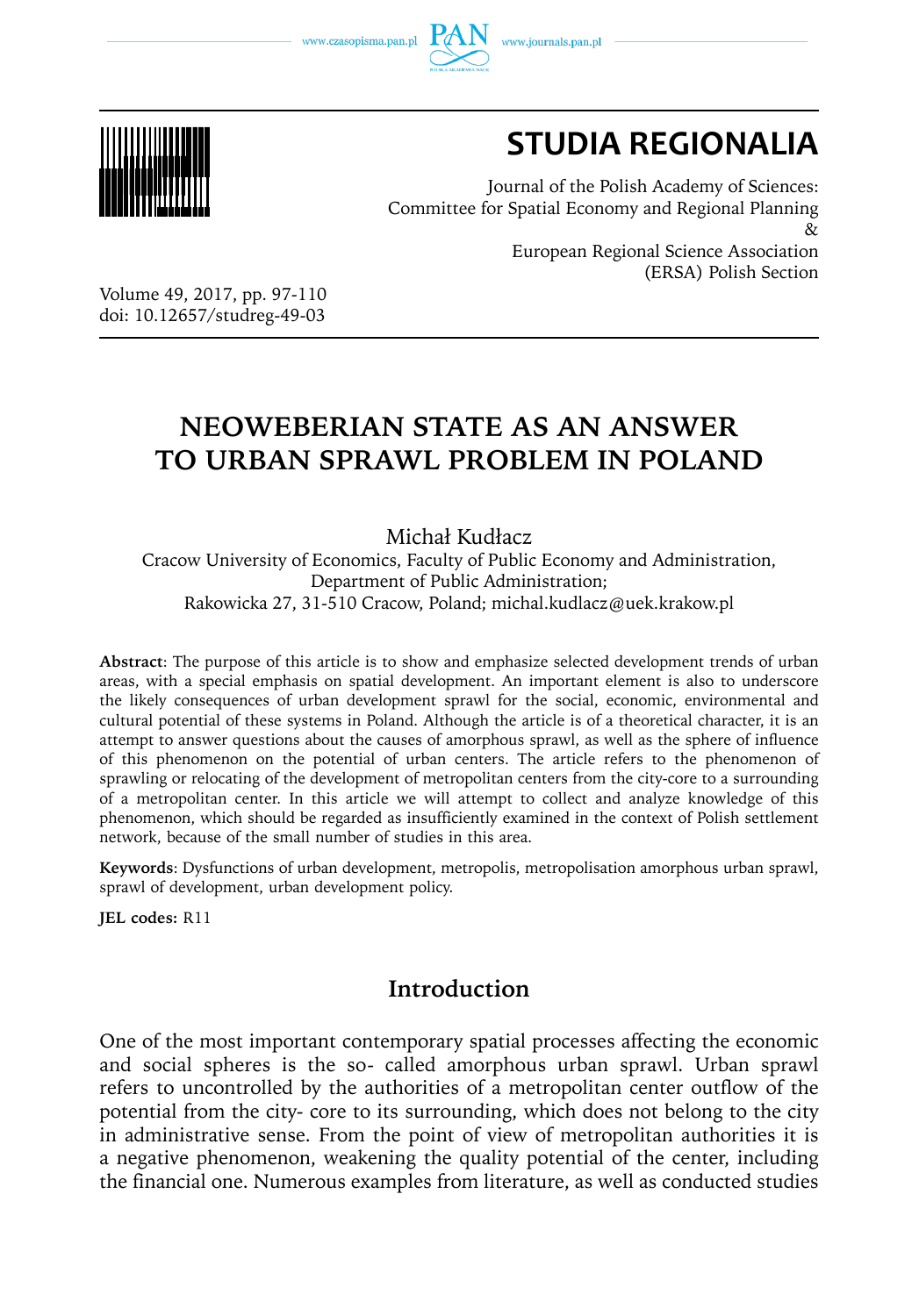show that this concerns primarily urbanized areas with a strong quality potential (Böhm 2006). Speaking of degraded areas should be recalled that the case of Polish metropolitan areas has a fairly extensive literature (Lorens 2005). Metropolitan driving force is related to the mechanism of a free exchange of potential between metropolitan centers. This mechanism leads to the polarization of global space and to the creation of more and less privileged places in terms of development opportunities. The following rule may be observed: modern metropolitan centers are defined by the criteria of quality, which prove the presence of higher-order functions, contributing to the development. Metropolitan centers have the ability to create quality potential themselves. The potential created in different areas at first meets the needs of the local market, but it is rarely consumed completely by the metropolis. The so-called surplus capacity is created, which is subject to exchange with other, similar centers. This mechanism promotes direct links metropolis-metropolis. Thus created communication tunnels make metropolises "nodes" of movement of goods, services, information, capital and people, which boosts the development of large cities at the expense of non-metropolitan areas. However, even if it is not the intention of city authorities to develop their environment, there is involuntary and spontaneous diffusion of quality potential and growth of metropolitan areas importance. In the literature we find different opinions on the issue of the future of metropolitan areas. There are two main approaches based on the concepts of territorial development. In one, metropolitan area loses its importance while metropolitan centers develop dynamically; in accordance with the second opinion, metropolitan areas will create a more and more consistent relationship with metropolises.

It should be noted that the relationships between the metropolitan center and its surroundings are involuntary, natural and dynamic. This is due to the fact that metropolitan centers are less interested in cooperating with their surroundings, because these surroundings cannot offer metropolis anything valuable in exchange, and the intense process of exchange of goods, services, financial capital, information and people occurs between two similar, high-ranking units. In many cases, the distance from the city-core, or being more precise, time to reach the metropolitan center, determines a constant, natural influence of the metropolitan center on the surroundings. So far, this impact was associated with reviving the immediate metropolitan surroundings (functional surroundings), or with the drainage of a potential from peripheral areas of regions. This means that a functional hinterland uses city-core resources, but this relationship is not mutual. A mayor of a metropolis city whether they like it or not, must accept the fact that the development potential of a city inadvertently sprawls on its surroundings, causing an increase in the importance of a metropolitan area. The additional problem comes from the fact that probably there is no real spatial development policy in Poland with a proper tools, subjects with driving forces (Pyszkowski 2001).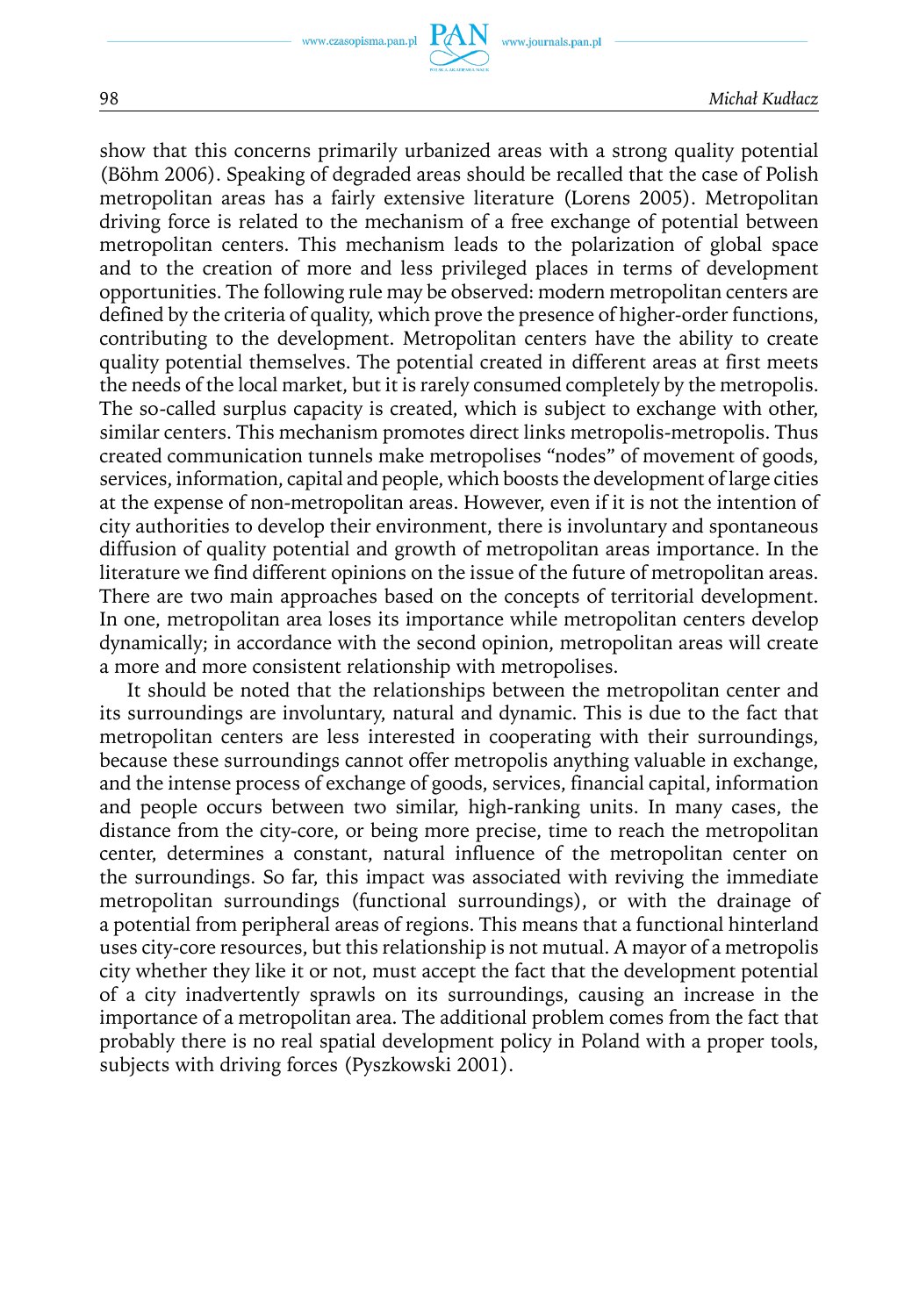# **1. Dysfunctions of an amorphous growth of settlement in Poland**

Urban sprawl is a historical term, already in ancient times meaning loose or irregular low-intensity development, spreading without a spatial management plan on a larger scale (Bruegmann 2005: 18). Initially, a dispersed development surrounding cities (but also compact rural systems) was associated primarily with features burdensome for clusters or requiring a special location (forges, brickyards, tanneries, mills, havens). Examples of a division between a compact city and surroundings dispersed in spatial terms could already be seen in ancient times. For example, in a Greek "polis" there was a city "asta" and rural "chora" (Ostrowski 1996). In ancient Rome in turn, this was observed with the advent of – next to villages and farms – suburban and rural villas – villa suburbana and villa rustica (Böhm 2006: 22). Such a luxurious character of a suburban development is sometimes called exurbanisation (Bruegmann 2005) – in contrast to a suburbanization. In the Middle Ages we deal with, alternately, strengthening and weakening role of the city-core surroundings. At the beginning of the twentieth century, with the invention of a car, a new serious factor emerged, which promoted the development of a sub-urban area. This has led to a huge increase in the territorial scope of functional surroundings.

The phenomenon of urban sprawl was first observed in the United States. Large metropolitan centers on the east coast of the United States on satellite photographs shot at night appear not as points, but clusters of points around the bright nucleus. In the US, the knowledge on the phenomenon of urban sprawl is common; its causes and consequences are known. Urban sprawl is considered in American literature as a side- effect of legislation on urban development, of the availability of housing loans, *etc.*, but also as an inevitable stage in the development of urbanization. The view that urban sprawl is inevitable ("Inevitability Theory" of sprawl) is not uncommon. Urban sprawl is therefore seen as a natural process, resulting from societal (democratization, increasing openness of society, cultural pluralism) and economic changes (associated among others with the increase of wealth), at the same time not undergoing the formation through administrative decisions. However, how Lewyn recognizes, "Inevitability Theory" of sprawl is difficult to prove and maintain, because the comparison between US and European countries show that different urban policies lead to different spatial and socio-economic effects. In European countries the phenomenon of sprawl is much less common; Europeans walk, use the bicycle or public transport to a much greater extent than the people in North America. (Lewyn 2009: 88-89).

In parallel with critical analyzes of the sprawl phenomenon, the concepts of "new urbanism" – or rather "retrieved urbanity" previously lost in a modernist city, were born. Their origins date back to the work of Leon Krier from the late 70s. From this general postmodern direction, at the turn of the twenty-first century emerged the idea of smart sprawl, associated with smart growth. In this case it means designing a settlement area in a way that maintains the attractiveness of living in a "house with a garden," and at the same time eliminates negative characteristics of territorial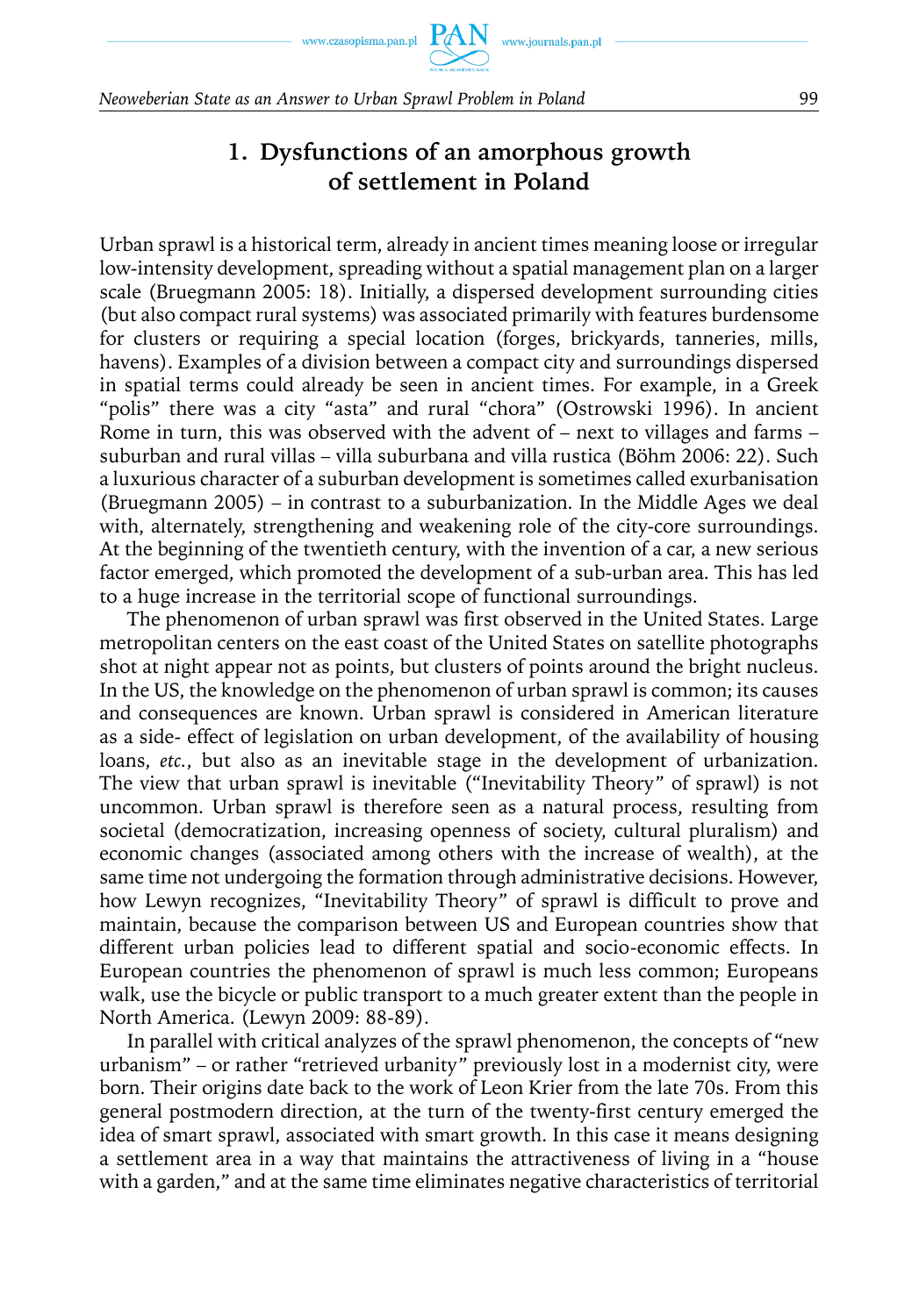

dispersion. Among many works and projects, the pioneering works of Andreas Duany and Elizabeth Plater Zyberk in the United States are particularly notable (starting from 1991).

There is, however, a lack of similar in-depth analyses in Poland, and it must be remembered that both the rank and the function as well as the structure of metropolitan cities are quite different across continents, which makes it difficult to treat American cases in European conditions as fully reliable. But still, it is worth taking a closer look at the American experience in this matter. One of the most important documents illustrating the scale of the problem is a report entitled "Cost of sprawl" (See: Cost of Sprawl 1974). The basis to understand the researchers who posted the report on urban sprawl in the US is the sprawl index, based on four measurable indicators: density of development, variety of development, business structure that activates the power of centers in different parts of a city, and access to road networks. The report examines the relationship of means of transport to the socio-economic potential; it is concluded there that people living at greater distances from big cities tend to drive longer distances more frequently, they have more own cars and are at higher risk of fatal accidents. In regions where millions of extra miles are traveled in order to communicate with the city-core, there is a high level of extra emission from motor vehicles. In addition, studies have shown that in ten most extensive metropolitan areas, there is an average of 180 cars for every 100 households, and in less developed areas there are 162 cars per 100 households. Research shows that this is not simply a matter of greater or lower wealth, even in relation to income *per capita*. Households operating in functional surroundings are more likely to bear costs of additional vehicles in more extensive areas. Further analysis of the report shows that there is reduced willingness to use means of transport alternative to private cars for the purpose of entering the city-core. In the US, a growing part of the population living in the functional area discovers a wide range of problems, mainly related to air pollution, problems with getting to the city center (time, cost), a greater danger in traffic, as well as degradation of often picturesque areas. As the studies of urban sprawl in the US show, the problem for metropolitan centers is the fact that the local economy driving force is smaller. People living in metropolitan areas use less resources of the area related to the sphere of services, especially those basic ones. A service space on the outskirts of cities forms, aimed at servicing the residents of the functional environment. An increase in unemployment in the city-cores is also possible, due to the fact that companies moving to a periphery are willing to hire people from remote areas, who live closer to work and have lower financial requirements. The problem is a scale of the phenomenon, which can cause disturbances in the structure of the labor market. This in turn will have an impact on economic and social potential of the city.

# **2. The essence of the urban sprawl phenomenon**

Urban sprawl results on one side from the exuberant, market processes, but also from controllable activities (processes), consisting primarily in creating conditions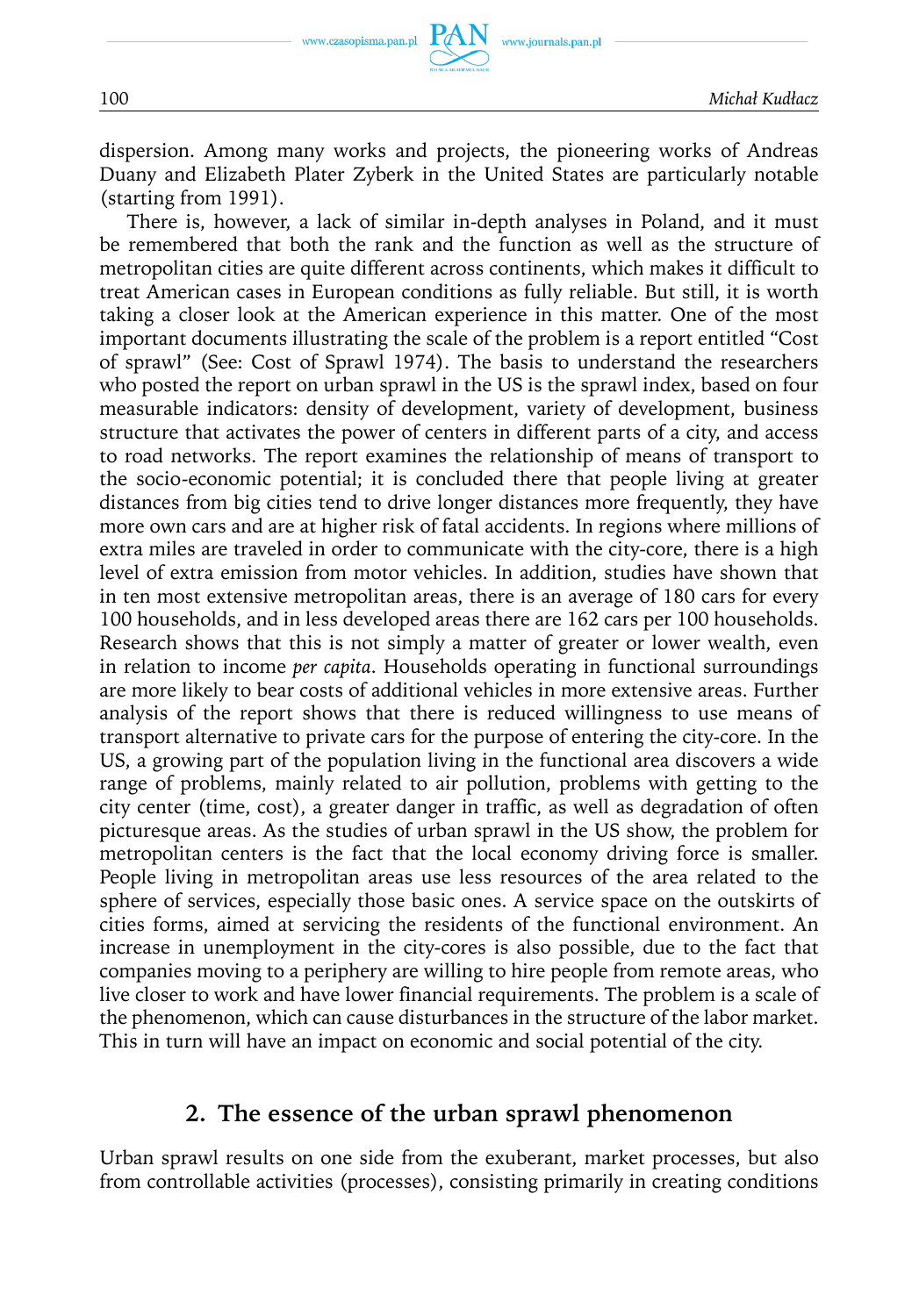#### *Neoweberian State as an Answer to Urban Sprawl Problem in Poland* 101

by communes located in the metropolitan area to attract external capital. Also important is the fact that the decisions taken by entities (units) on leaving a metropolis to function in the metropolitan area can be both conscious, rational, market, as well as unconscious and non-market. It depends on the reasons favoring the decision on moving to a metropolitan surrounding. Motives and expectations are in turn related to the characteristics of entities and individuals deciding on a change of place of residence or investment. The most conscious and rational in this matter are naturally entrepreneurs, whose business is, simply speaking, to maximize their financial benefits and minimize costs. The location of headquarters or agencies of international companies in office infrastructure of a central part of a metropolitan center is a matter of business profitability and prestige. This trend has persisted since the mid-twentieth century, changing slightly its strength and direction: service and office infrastructure of a metropolis for some becomes too expensive, for others too small- hence there is a tendency for relocation of headquarters to a specially designated sites on the outskirts of a metropolis, or outside its borders, while remaining in the immediate vicinity. Among other things, this resulted in a breakdown of spatial cohesion of metropolises and growing importance of metropolitan areas.

It can therefore be concluded that reasonable steps taken by entrepreneurs are a field for local community governments located around the city-core, to demonstrate their skill and creativity. From a certain perspective, the decision to transfer the seat of your company to a metropolitan area contains a hidden concern for reducing the operating costs of a company; it is however important that this will not be at the expense of the quality of its products or services, as well as restrictions on the activities from the point of view of production capacity and access to external markets. Therefore, rural communities compete with each other, creating conditions to attract external capital.

Formal and legal conditions are different elements. They can be treated either as reasons, or as results of urban sprawl. Spatial planning is one of the key elements of the phenomenon of urban sprawl, and at the same time it is a component contiguous to the formal and legal aspects. In Poland, public administration by their planning work has created an oversupply of land for housing development – if one compares the above figures with the turnover on the market of building plots in 2010, the expected time for sale of resources (supply – demand) is 911 years for development areas included in local plans, while in studies it is 3278 years; it must be taken into consideration that the supply of building land is in fact even higher, as also other land is subject to transfers – in 2010, 113 land development conditions decisions were issued (where the entire single-family housing in Poland in 2010 was approx. 65 thousand new homes). It is estimated that the commitments of communes resulting from the adopted local plans, in connection with the necessary buyout of land for public roads, amount to approx. PLN 130 billion in all the communes of the country.

The presented data show that the spatial planning system is not intended for an ordered in time and space realization of development according to social needs (Zachariasz 2013). Under new conditions of planning, assuming the lack of obligatory local plan as the basis for public investments, a loophole was created, where public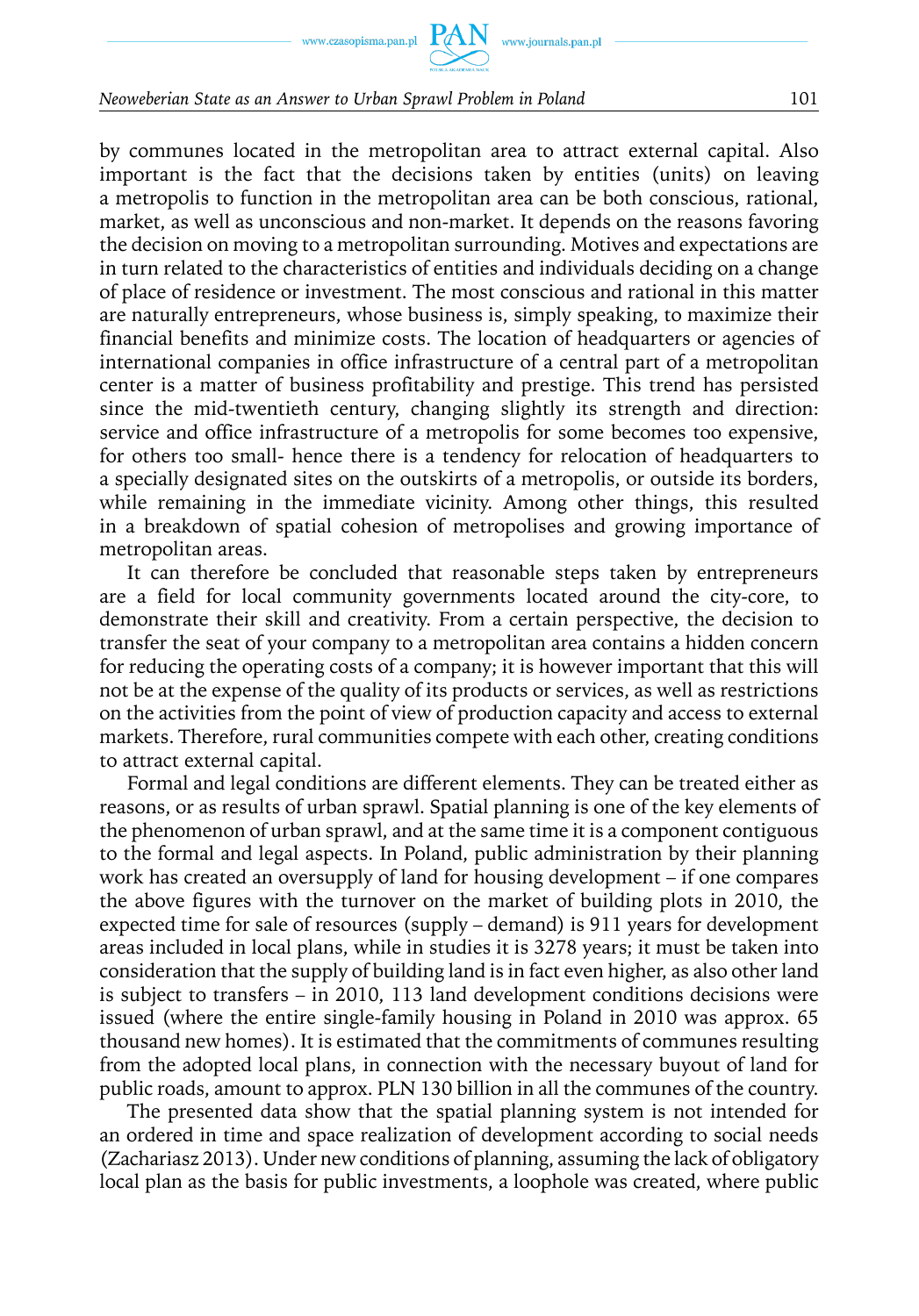administration does not have the possibility to accomplish spatial intentions in areas where there was no local plans in force. Thus, there was the need to introduce legal instruments allowing for the implementation of public investments, and the need to protect land and space of the state that needed this protection- which does not have to be associated with the creation of comprehensive regulations for the development of settlements (especially for new development). Planning system, comprising numerous and incompatible elements, is ineffective. The problem lies in general, ambiguous provisions, favoring the activities of developers (*e.g.* land development conditions decisions used on a large scale instead of local development plans). A developer earns more if public control is weak and laws vague; they often decide on the creation of infrastructure in a chaotic, inefficient way, from the spatial planning point of view. In addition, for example, the creation of new residential infrastructure in a relatively inexpensive place lacking infrastructure, creates the need for bearing additional costs that are inefficient, doubling an existing network of roads, schools, specialized health centers, or communal infrastructure- elements that should be ensured by authorities of the local level.

In Poland, one of the reasons for the development of urban sprawl is therefore spatial chaos caused by the lack of control and coordination of development planning. It results mainly from the lack of a good law and of a kind of a social culture, a tradition of space management in Poland since Middle Ages. Functional and urban chaos of cities and rising prices of real estate's cause the weakening of the potential of the city-core power, together with reinforcing suburban areas which have potential (coordination problems with socio-economic, spatial and financial planning in cities with county rights). Urban sprawl may be an example of rational behavior of a part of population, who choose to live in a cheaper property in a metropolitan area (an element of the price of a property, next to the margin of a developer, prices of labor and building materials, is the price of land- and it is cheaper than in the administrative boundaries of a metropolitan center), at the expense of *e.g.* more space or a lower loan.

A phenomenon of amorphous development of suburban space also applies to citizens of metropolitan centers. Decisions made by individuals are mostly rational, but sometimes not fully conscious. People affected by the phenomenon of urban sprawl can be divided into the following groups: rich city dwellers looking for peace and quiet, young people of a metropolis "working their way up", seeking housing "on credit", as well as those arriving from non-urbanized areas, willing to use of the resources of the metropolis.

Urban sprawl means also covering large spaces, often of high landscape values, with buildings, often unified, not necessarily suited to local traditions, to the type of landscape, etc. The spread of a city means the formation of unplanned, often chaotic structures "bloating" the city. Urban sprawl is closely linked with the development of personal communication, the building of hypermarkets and shopping malls on the outskirts, as well as with the processes of suburbanization. This phenomenon is almost always associated with the lack of coherence, interruption of the continuity of development, creation of areas with different intensity of use without centers and characteristic features (Gruen 1965).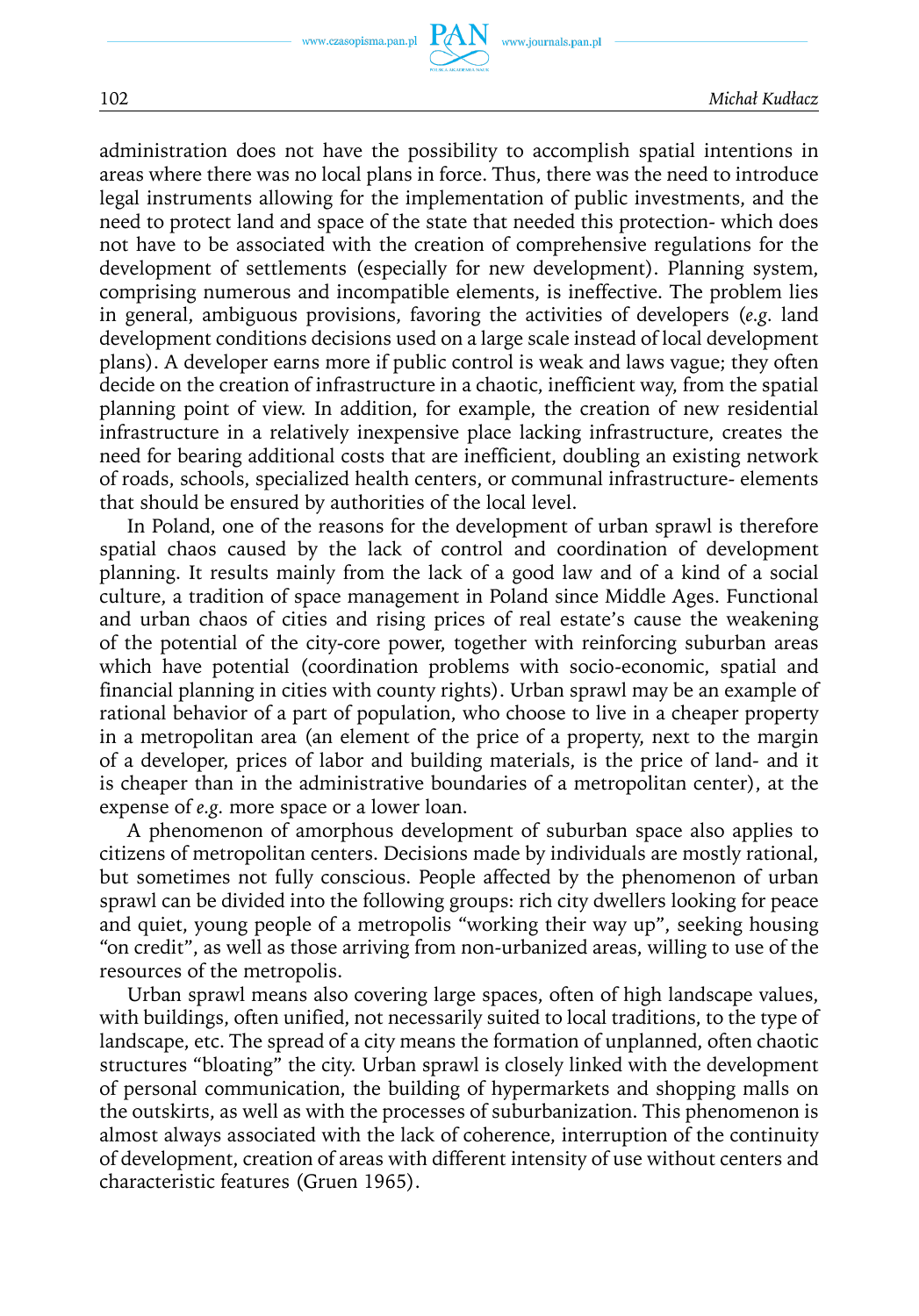For functional development of surroundings many capital-intensive investments are needed, which would improve the quality of the life of residents of metropolis' surroundings. They are indispensable in a situation of uncontrolled urban development environment (*e.g.* development of health care, education establishments, *etc*.).

## **3. Urban sprawl and the development of the Polish economy**

Analyzing migration in Poland between a metropolis and its environment, and the development of the housing sector, one can notice an increase in the significance of metropolitan areas. According to the Central Statistical Office, in 2011, 3.5% less houses was commissioned in Poland than in the previous years. In the cities 79.9 thousand houses were commissioned, which is over 9% less than in 2010, and on non-urban areas – 51 thousand residents compared to 49.7 thousand in the previous year (Zaniewska *et al.* 2005 and later).

The phenomenon of amorphous development of suburban area is a negative one from the perspective of authorities of the city-core. One can talk about a number of dysfunctions: economic, spatial, social, cultural, environmental, or financial. They are linked to each other, and form a self-reinforced syndrome of disadvantageous features. They may cause defective development in all three areas (economy, social life, urban space). Due to the outflow of people, who often make decisions to change the place of residence, as well as business premises, financial capabilities of city authorities shrink. In addition, the phenomenon of urban sprawl fosters chaotic building both in the core area, as well as the in metropolitan area, due to its spontaneous nature.

In addition to the economic and spatial dysfunctions described above, it is worth adding the social, formal and legal aspects. Analyzing social dysfunctions, one should note the relationship between the phenomenon of urban sprawl and defective civil society. In large urban areas there is a great sense of anonymity and hence a low quality of social capital. The point here is about a sense of local patriotism, pride and a sense of belonging to a micro-local community, as well as a sense of responsibility for one's neighborhood. Lack of these feelings is common, hence the lack of a sense of responsibility for their neighborhood and community. In big cities in Poland there are dysfunctions associated with the process of building a local identity – the disappearance of a coherent "reference framework" for a community, lack of (loss of) space (places) defined as common. There are other issues that fits this frailty: first of all dysfunctions in the provision of quality of life at the level of psychological, social, aesthetic, intellectual needs. The need for familiarity, for the feeling of being "at home", for establishing and maintaining social contacts (neighborhood, social), for aesthetic satisfaction from contacts with the environment, etc. They are much more difficult to be met in the case of amorphous growth of the city.

Often the problem of metropolitan center is the "narcissistic" attitude of city authorities, which is in fact a way of thinking, involving a glorification of their tangible and intangible assets and a non-objective estimation of their efforts to create conditions for development of a socio-economic potential. Negligence of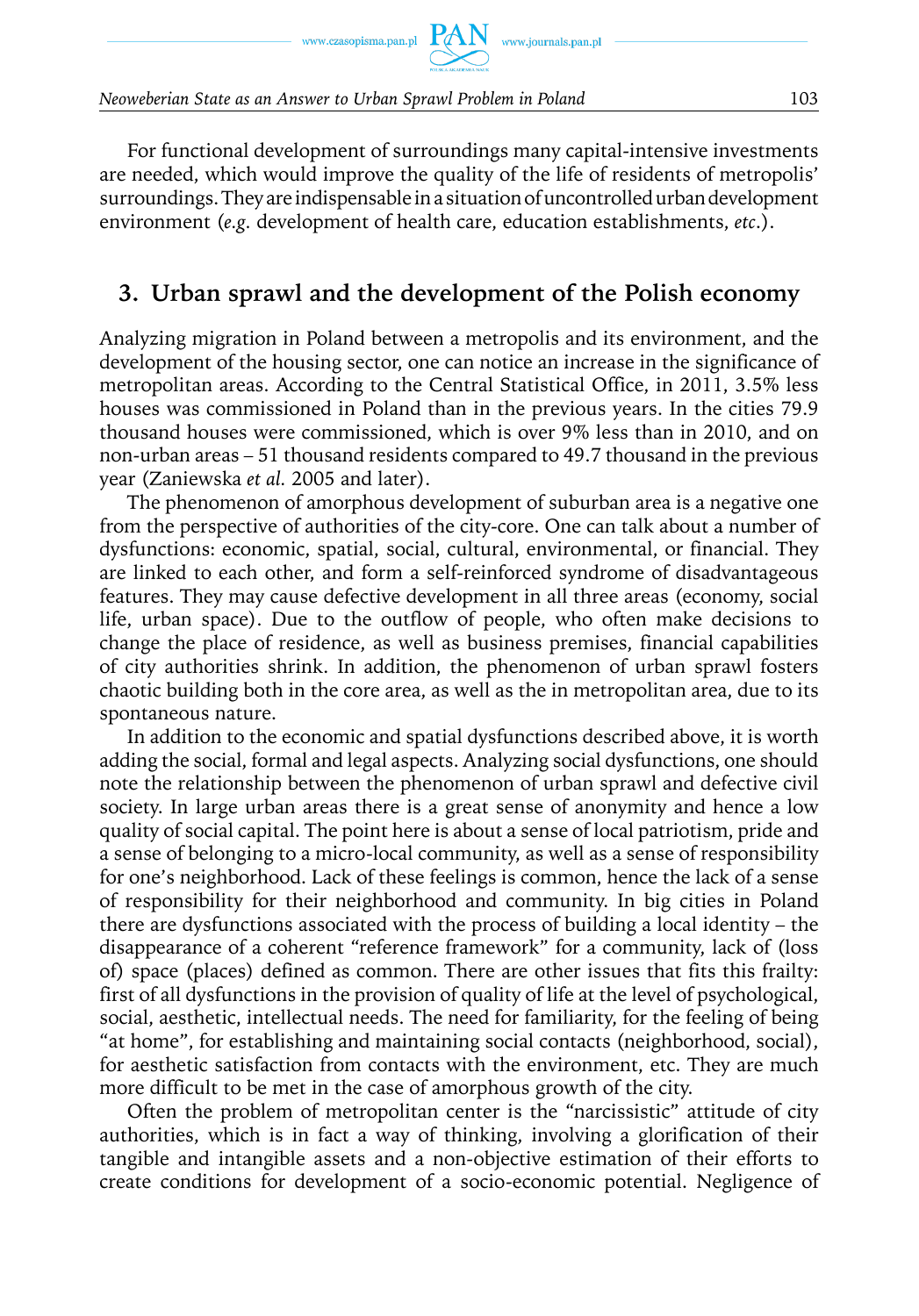city authorities stemming from this aspect, are often the cause of a loss of a part of potential. Legal solutions, including ways of their functioning in practice, as well as bad functioning of local authorities, lack of effectiveness in spatial planning and problems associated with social participation in decision-making and a deficiency of social sensitivity for signs of a lack of spatial order are some of the key issues to strengthen the urban sprawl phenomenon. The relationship between spatial order and social order is too rarely noticed.

It should also be noted that we operate in a closed system: entrepreneurship is the engine of local development. The basis for the development of entrepreneurship are human and cultural resources with a well-fitting infrastructure of appropriate quality, supply of knowledge and innovation, quality of public services, environment, space, as well as the condition of public finances. It is obvious that these phenomena coexist. The outflow of businesses and people outside the city means lower receipts from personal income tax and corporate income tax to city coffers. In addition, the outflow of companies has its "snowball effect", which comprises of making conscious decisions under the influence of decisions taken by competition, *e.g.* due to the weakening of the prestige of a place.

One of the general reasons for the inability to stop the phenomenon of urban sprawl is the fact that there is a growing number of various ways to use the space. The lack of action for the rational use and organization of space will lead to an increased number of actors consuming space and of conflicting interests, to a growing number of "collisions" in terms of expectations and real forms of utilization of space. Different perceptions of space give birth to "collisions" on social, spatial and economic grounds. One of the symptoms of a lack of organization of space is urban sprawl. In this context, the specificity of Polish urban sprawl is an oversupply of developed land (designated in the study of conditions and directions of spatial development of communes and local spatial development plans) in the absence of sufficient regulation of land use planning. This creates an enormous disparity between the demand resulting from the country's population (approx. 40 million), and supply reports referred to the needs of urban planning at the level of 300 million inhabitants. This in turn poses a threat of intensifying the existing chaos, which already creates a number of dysfunctions.

Solutions from several years ago are not relevant to the needs and challenges. The hegemony of communes makes it difficult, and sometimes impossible to establish effective governance mechanisms. Public interest is lost in municipal business. Functioning of a network of links does not necessarily imply co-operation, however; it affects the cost of economic, social and spatial plans and projects implemented.

It should also be noted that access to land as a common good is, in principle, inviolable. There is no interpretation of what the common good or public interest is, in the context of interests of a commune or *e.g.* of a developer. It may therefore be assumed that there is a lack of guidance as to what the right of ownership is, what is its position towards the right of use, and how does this compare to higher values: harmonization of space, structuring of morphological and functional space. The reason for this is too liberal and general law in the field of spatial planning, which, firstly, allows for interpretations of its provisions, and secondly allows for *e.g.* the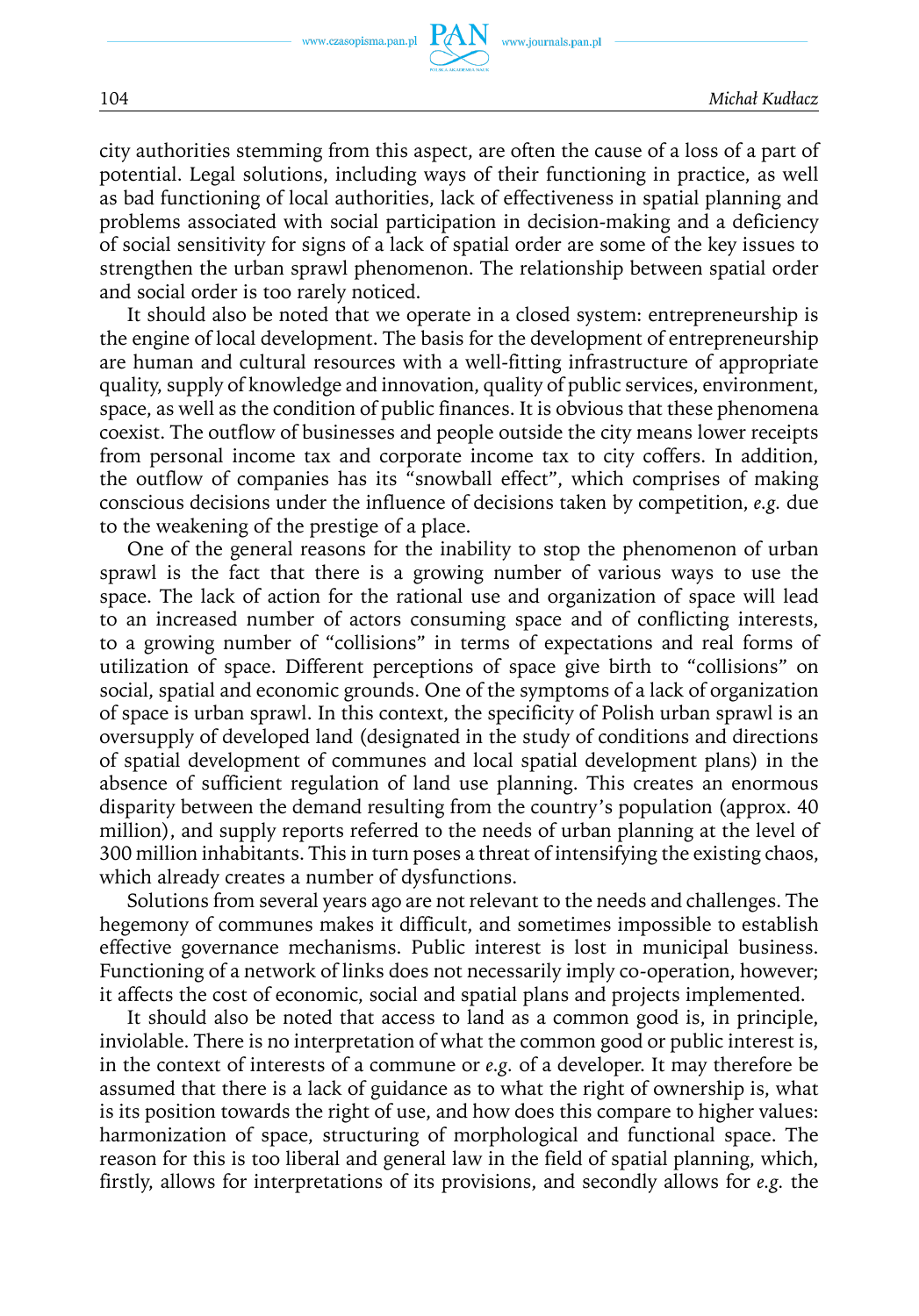issuance of building permit decisions predominantly on the basis of the so-called "land development conditions decision" and not local development plans, which may be a corruption tool.

Sprawl phenomenon is common and has a tendency to expand, especially considering that the main cause of the modern urban sprawl is the development of automotive equipment. As already mentioned, it is not about stopping this phenomenon, but about the possibility of controlling it. In the US and Western Europe we are talking about "smart sprawl" that would counteract negative spatial, economic and social consequences of the phenomenon. A financial inefficiency associated with the need for municipal infrastructure multiplication because of a poor use of space it the primary negative economic phenomenon. In the context of social phenomena we are talking about the occurrence primarily of socio-cultural differences – of segmentation of Polish society at suburbs; different needs and expectations with respect to the indigenous people of suburbs (demanding attitude, enterprising, the pursuit of co-participation); a greater sense of anonymity with all its consequences.

Certainly in Poland one should seek systemic solutions to combat the uncontrolled proliferation of suburban space, especially that complete leveling of the urban sprawl phenomenon is impossible. Clarification of law provisions and the introduction of more restrictive provisions which would prevent unpermitted development. The latter is a name that can be attributed to decision-making at the request of developers to build housing estates, apartment buildings, commercial and service centers in places that devastate landscape, impairing morphological structure and exposing municipal budget to unnecessary expenses.

The change in social attitude involving the building in a harmonized, symmetrical way making effective use of an available space, leaving no "empty boxes" of no functional role. The perception by local authorities of advantages and disadvantages resulting from the increasing number of inhabitants of individual communes: in addition to a greater tax revenue, this entails the need to involve more financial resources for the implementation of own community tasks; a particularly important element also seems to be a cost of community public utilities, which, inter alia, consist of municipal infrastructure construction costs, which in turn are significantly higher if we are dealing with ineffective management of space. On the basis of the above point, a further reflection arises: there is a need for integrated management of territorial development, which take into account the interests of a larger area than a commune, which will end the competitive behavior of "snatching" the potential by one commune from another, and creating more liberal solutions to attract new businesses and residents without an analysis of economic, spatial and social consequences for a commune. Actions integrating a city-core and communes included in the functional area are particularly desirable.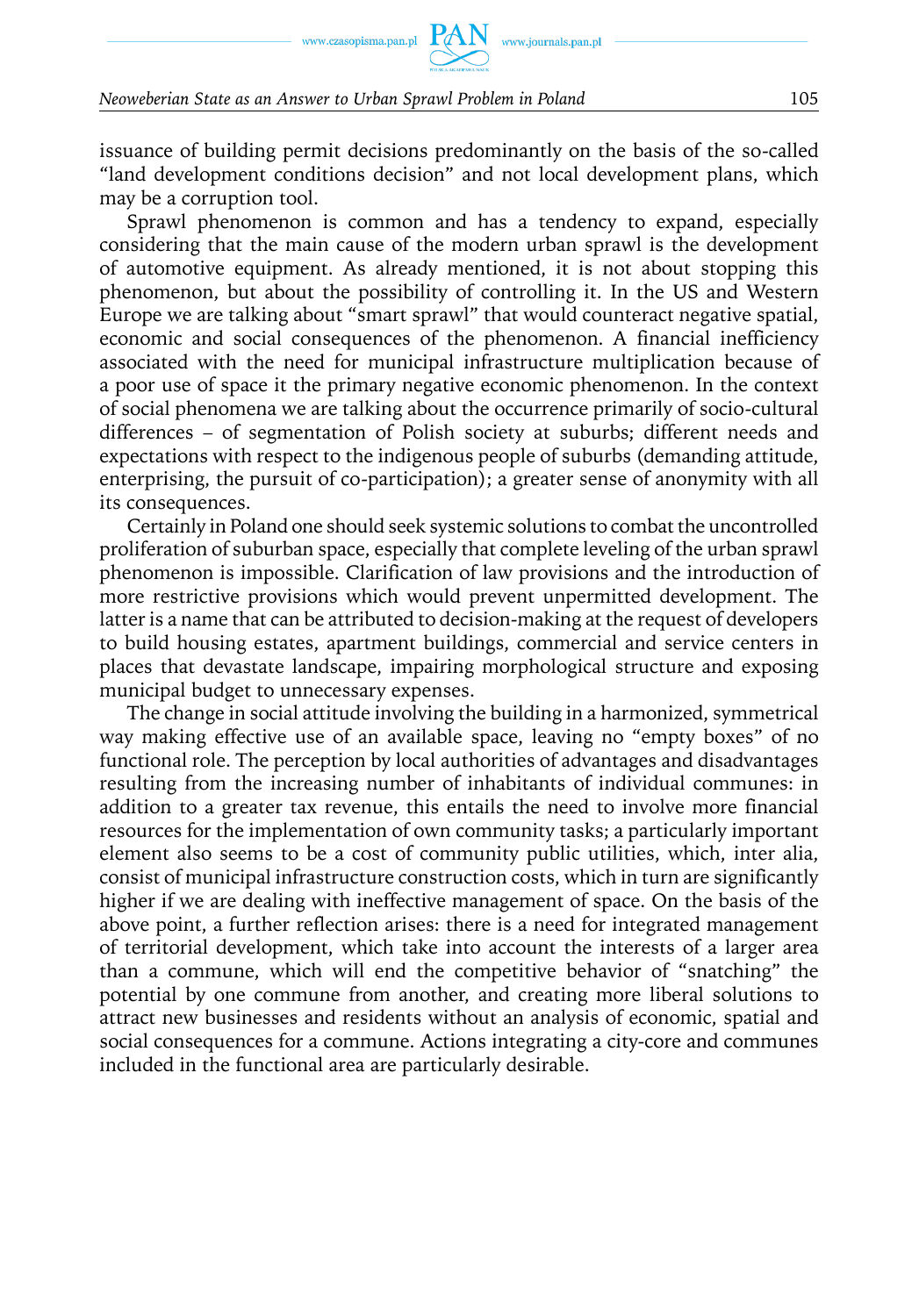www.czasopisma.pan.pl

www.journals.pan.pl

### **4. Neoweberian state in relation to amorphous growth of settlement in Poland**

One of the most important reactions on dysfunctions regarding amorphous growth of settlement apart the changes the law frameworks is adequate Policy understood as the reaction of public administration at different levels to prevent the unfavorable phenomenons. One of the solutions is the public management paradigm relies on "less democracy" assumption. Strict, clear and impassable rules of spatial policy requires different attitude of public administration than it is in New Public Managment and Governance paradigms.

Neoweberian state is a paradigm primarily concerned state structures, or public administration at central level. This does not however mean, that the adoption of the dominant previous public managing models (New Public Managment, Governance) remain without consequences for the local administration, including the metropolitan centers. Metropolitan centers are unusually complex organisms, in which a variety of phenomena determines the need for various behaviors guarantee the execution of public tasks, the use of resources for development, program development, create quotes for improving the quality of life of residents, tourists and businesses, as well as ensuring the implementation of a number of other projects that reference the endogenous potential of the city. This also applies to spatial order. It is therefore clear that the city authorities operate in a legal, transparent and equitable (not omitting any of the social groups living in the city-metropolis) with respect to the recipients of public services, have a number of procedures for enrolling in a widely understood concept of bureaucratization of public administration. Acting in conditions of unlimited needs and limited resources, authorities metropolis are trying to compete effectively among themselves for resources (already cited above: entrepreneurs, residents, tourists, knowledge capital, residents of functional area), using the line with the private sector tools to attract potential. Almost every Polish metropolis (regardless of the criteria adopted to distinguish them), we can see the activities of a participatory, promoting co-operation, co-decision and a policy aimed at social mobilization, building civil society and help in the creation of community leaders. Neoweberian state although naturally contradicts some of the assumptions of the idea of co-governing, founded on the rule to strengthen the role of public administration in the process of governance and the principles of legality, appropriateness, economy and reliability of public administration activities, but at the same time use the benefits of previous paradigms of public management.

Raising location attractiveness of territories is one of the key tasks of local authorities, regardless of their resources and barriers to development. Conscious, rational and efficient operation of local government affect not only their own tasks, the implementation of which is an inalienable responsibility of municipalities, counties and regional self-government, but also improve the competitiveness of its territory. Local authorities are obliged to use all the opportunities that will raise territorial competitiveness. This is due to the fact that the local compete for finite resources under any needed. The emergence of a new way of thinking about the role of government in building a competitive advantage, ensuring the collective needs of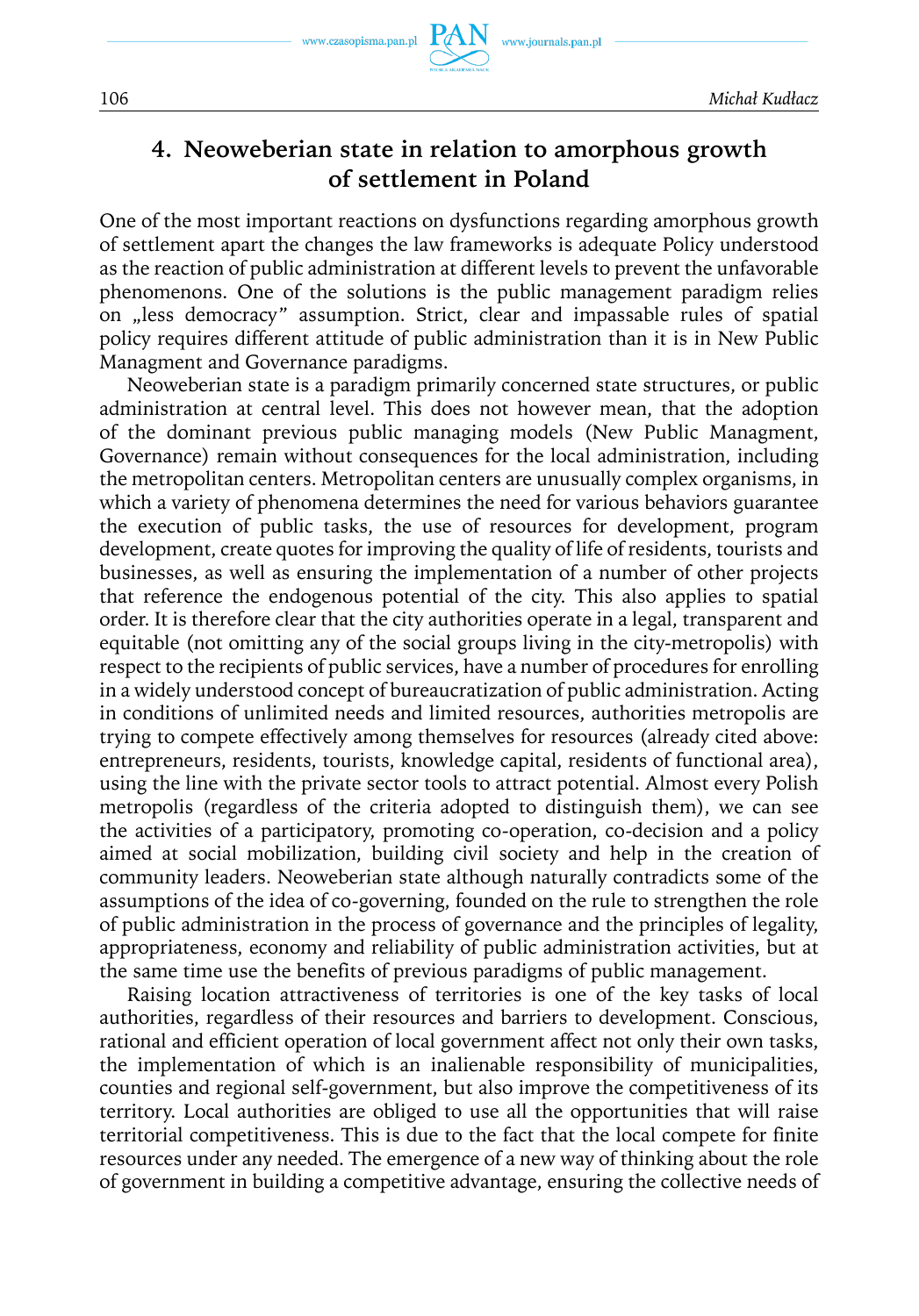citizens and enforce the law is spontaneous and natural consequence of progress and changing conditions. With regard to urban sprawl a question of autocratic attitude of the local government administration needed to maintain harmony between the potential functional and morphological, counteracting the phenomenon of erosion of the tax, and inefficiencies due to financial necessity multipliers infrastructure.

Characteristics approach of the Neoweberian state in public management is undertaken by the public administration analysis of the functioning of all market players in terms of legality, the active involvement of the public administration in the process of building a competitive advantage with a much greater degree of policy autocratic, as well as activities aimed at exposing the most important features and benefits the ideal model of bureaucracy: impersonal public administration, equal to citizens and hierarchical internally; focused primarily on compliance with the law, objective and controllable. Neoweberian state model is therefore a model of public management, in which the first dealing with above average role of government in shaping the rules of the functioning of economies and, secondly, more important than efficiency are: equal access to public services and equality before the law, and transparency (the transparency of the administration). In theory, so we can understand Neoweberian state model of public management as a proactive public administration of a control, order, in the provision of public services, or for the creation of socio-economic development, spatial or cultural, although the attractiveness of location or effectiveness public administration were the classical model of bureaucracy perfect little interest to the public administration.

The role of public administration in the process of creation is gaining more and more significance, despite the liberalization of economic processes. We are dealing with more and more powerful, polarized phenomena: on the one hand, thanks to the ubiquitous phenomena of globalization, metropolisation and networking of the economy, an increasing number, scope and nature of free market processes, detached from the influence of public administration. The number of daily transactions of sale of goods and services, exchange of financial transactions, the creation of knowledge and innovation, people migrating, have long exceeded the cognitive abilities of a single man. It should bear in mind that a considerable part of the process of freemarket has long been a global dimension. This means, however, social and economic stratification of the world (the division into place highly privileged and strongly excluded), and therefore the need of public administration activities. We have to do sometimes even with the social expectations of public administration activities polegającymi not only on the implementation of public services or activities for planning, but also entering public administration entities in the role of regulator processes the free market and the arbitrator and initiator of measures to ensure public order, the deficit is one of the side effects of the dominance of free-market processes.

It is possible to agree with the opinion that Poland is in a period of severe crisis in area of spatial planning. The most serious problems in this area are: reconciliation the interests of different groups of residents and users of different areas as well as delivering the occasions to reconcile the different development goals, economic, social and environmental. (Radziejowski 2002: 20).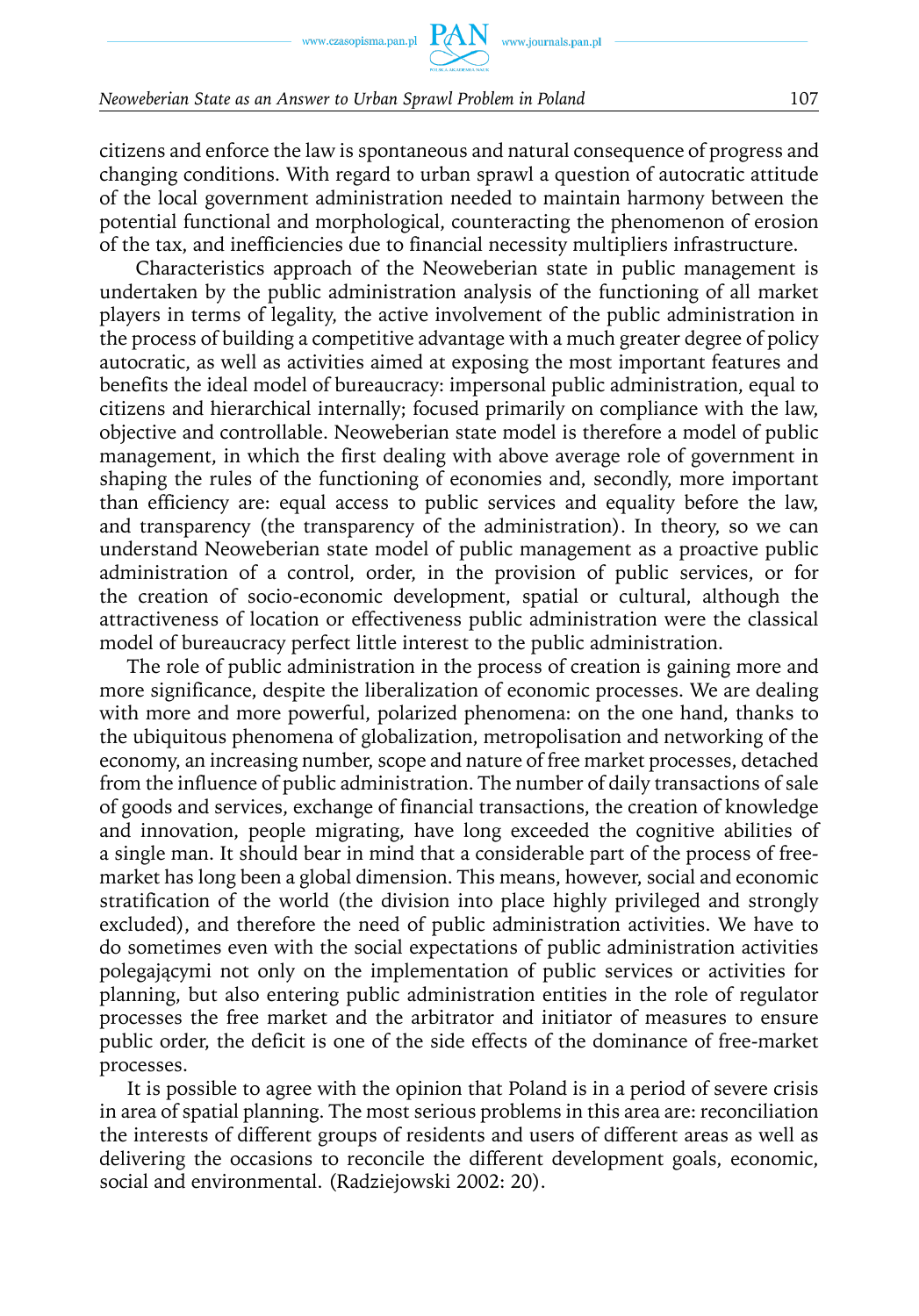In Polish conditions, as indicated by Lisowski and Grochowski suburbanization is not stimulated by the development of transport networks, but rather for the game interests of the actors involved in the game for space – local authorities and investors. Unfortunately, the practices in municipalities are driven by short-term interests, parceling out land for construction sites is not related to a long-term plan, but rather the partial interests of individual investors. This leads to the creation of new built-up areas in random, without proper infrastructural facilities, without resources of land. (Lisowski & Grochowski 2008: 250).

### **Summary**

Neoweberian model of public management understood as an increase of the influence of public administration on broadly defined free market and spatial processes means increased activity of controllable processes at every level of their operation – although some literature mentions primarily about the central government in this case. At the central level the activity of the public administration is primarily to create an appropriate legal frameworks, system conditions which would be the starting point for the implementation of solutions at different levels of territorial organization of the territories. Extremely important is the way of thinking that depends on convincing the public authorities of the irreplaceable role of themselves in building a competitive advantage. This belief derives in turn from the way of thinking about the limited utility of excessive liberalization of laws and frailties public administration activities resulting from the policy of participatory. This therefore forms part of the way of thinking about neoweberian state as a model – as in the case of the other – produced as a result of the needs and functioning to some extent, however based on the previous or the preceding paradigms.

A remnant of the ideal model of bureaucracy is to return in the twenty-first century. For activities aimed at ensuring the precision of the law, as well as the tools necessary for their execution. For example, this refers to the internal activities of the public administration contributing to improve the readability of procedures, management of resources necessary to perform the public duties and to strengthen the efficiency of tasks. One of the typical activities specific to revise the plans for spatial planning, enriched with measures of implementation; improvement of legislation by creating and strengthening legislative offices; implementation of tasks aimed at strengthening the media about the activities of the public administration, their necessity, friendliness, professionalization and possible cooperation between the public and private sphere, NGOs and individuals.

With regard to the conclusions linking the phenomenon of urban sprawl with the paradigm of public management, it should be noted that this is a consequence of social, economic and spatial phenomena: the resources of space are not unlimited, nature loses its capacity for self-renewal and technological advances are not in a position to repair what has been broken (Parteka 2001).

In the context of the phenomenon of urban sprawl in Poland it is necessary to regain control over the space of suburb in Poland. There is impossible to stop the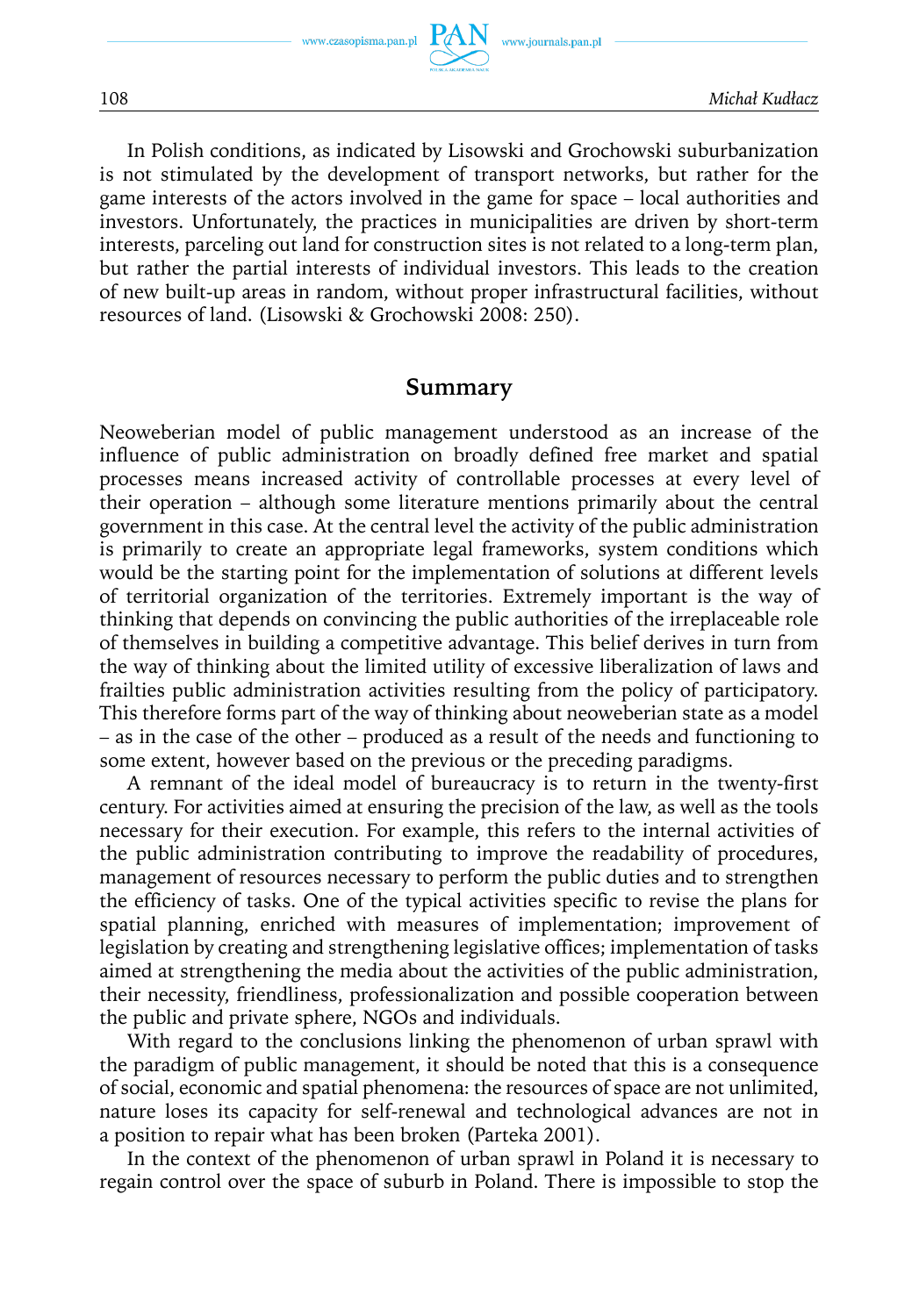phenomenon of urban sprawl, but you can try to control it. The controlled process of urban sprawl would be named "smart sprawl" and its foundation would be based on the idea of respect for the space so the morphological and functional point of view. The idea is to prevent damage to its space by scatterization of the landscape. The point spread – the most efficient use of space, creating compact, and if not possible – monofunctional or harmonious in terms of functionality. Born a can of two planes: a good law and human mentality (so far in Poland built "as who wants"), which change can occur only in the next generation.

# **References**

- Böhm A. (2006) Planowanie przestrzenne dla architektów krajobrazu o czynniku kompozycji. Cracow.
- Brodecki Z. (ed.) (2005) Regiony. Wyd. Prawnicze LexisNexis, Warsaw.
- Bruegmann R. (2005) Sprawl a Compact History. Chicago.
- *Cost of Sprawl*, *U.S. Government Printing Office*, Washington, 1974.
- Glaeser E., Kahn M. E. (2003) Sprawl and Urban Growth*.* NBER Working Paper Series, Working Paper 9733: 2, [http://www.nber.org/papers/w9733].
- Grosse T. G. (2007) Wybrane koncepcje teoretyczne i doświadczenia praktyczne dotyczące rozwoju regionów peryferyjnych. Studia Regionalne i Lokalne nr 1, Warsaw.
- Gruen V. (1965) The Heart of Our Cities*.* Thames and Hudson, London.
- Hausner J. (2008) Zarządzanie Publiczne. Wyd. Scholar, Warsaw.
- Hausner J. (ed.) (2013) Raport o stanie samorządności terytorialnej w Polsce. Małopolska Szkoła Administracji Publicznej, UE, Cracow.
- Klasik A. (2009) Kreatywne miasta i aglomeracje. Studia przypadków. UE w Katowicach, Katowice.
- Kożuch B. (2009) Innowacyjność w sektorze publicznym bariery i możliwości rozwoju*.* In: Kryk B., Piech K. *Innowacyjność w skali makro i mikro*. Instytut Wiedzy i Innowacji, Warsaw.
- Kulesza M., Sześciło D. (2013) Polityka administracyjna i zarządzanie publiczne*.* Wyd. Lex*,* Warsaw.
- Landry Ch. (2013) Miasta kreatywne. Narodowe Centrum Kultury, Warsaw.
- Lisowski A., Grochowski M. (2008) Procesy suburbanizacji. Uwarunkowania, formy i konsekwencje. In: Saganowski K., Zagrzejewska-Fiedorowicz M., Żuber P. (eds.). *Ekspertyzy do Koncepcji Zagospodarowania Przestrzennego Kraju,*. Vol. 1, MRR, Warsaw:250.
- Lewyn M. (2009) Sprawl in Europe and America*.* San Diego Law Review, 46.
- Lorens P. (2005) Wstępna typologia obszarów zdegradowanych o funkcjach i potencjale metropolitalnym. In: Parteka T., *Transformacja zdegradowanych struktur przestrzennych polskich metropolii*. Biuletyn KPZK PAN, z. 223, Warsaw: 58.
- Ostrowski W. (1996) Wprowadzenie do historii budowy miast Ludzie, środowisko*.* Warsaw.
- Parteka T. (2001) Metropolizacja polskiej przestrzeni ścieżką ładu czy chaosu. In: KołodziejskiJ. Parteka T., *Ład polskiej Przestrzeni. Studium przypadku – Metropolia Trójmiejska*. Biuletyn KPZK PAN, z. 199, Warsaw: 251.
- Pyszkowski A. (2001) Instrumentalizacja polityki przestrzennego zagospodarowania kraju – rola i miejsce koncepcji polityki przestrzennego zagospodarowania kraju w systemie planowania. In: KołodziejskiJ., Parteka T. (eds.) *Instrumentalizacja polityki przestrzennego zagospodarowania Kraju*. Biuletyn KPZK PAN, z. 195, Warsaw: 19.